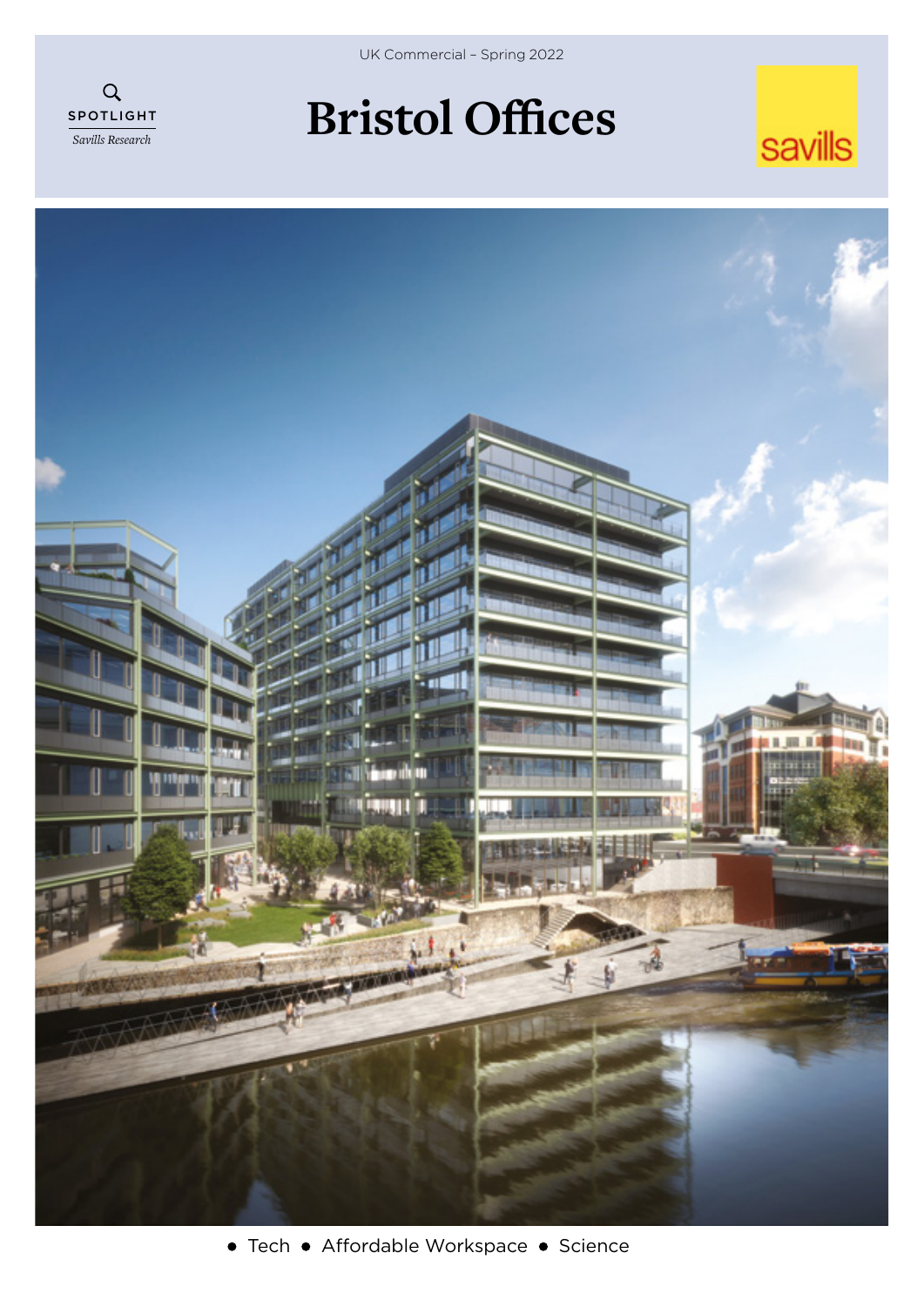### **The role of the affordable workspace in Bristol**

Covid-19 and the accompanying lockdowns have encouraged more community-focused thinking and a greater sense of civic belonging, which feeds into the co-working agenda and what it can offer in terms of community and culture. With small and medium-sized enterprises (SMEs) leading much of the UK's future innovation and enterprise, the availability of affordable, flexible office space is vital for their innovation and growth by supporting entrepreneurs in the early stages of their businesses and contributing towards the wider economy. By providing low-cost workspaces, there is more likelihood of business survival, growth and success for start-ups. Beyond physical workspace, these spaces often provide mentoring, training and access to investors and financing.

The Government is starting to encourage local authorities and property owners to make spaces available for cultural activities and associated businesses in this area, assisted by Arts Council England which supports artists' spaces through funding and brokering partnerships. For example, Bristol's Spike Island, backed by the Arts Council and Bristol City Council, provides subsidised workspace and offers opportunities to make national and international connections as well as peer support and collaboration.

Led by the University of Bristol in collaboration with Bristol City Council and the West of England Local Enterprise Partnership (LEP), Engine Shed is another great example of a hub where businesses, entrepreneurs, academics, social innovators and corporates collaborate. Engine Shed showcases the strengths and innovations of the region by providing space, creating encounters, and running projects that inspire, enable and challenge.



**Image:** The Engine Shed

# **Spotlight on science**

How has Bristol fared in the last decade based on capital raising?

Opportunities in the life sciences and human health sectors are significant in Bristol - the pandemic has highlighted this, with companies in these sectors becoming household names.

How has Bristol fared in the past decade based upon local companies' capital raising? At just over £700 million, the total value of life science-related capital raises, including mergers & acquisitions (M&A), Initial public offerings (IPOs), private equity, including venture capital (VC), is relatively low. Compare this to the £1.5billion raised in Cambridge in 2021 alone.

Overall, it's early days or Bristol, but the prospects are good. Just under 86% of the total is a single deal with Ziylo being acquired by Novo Nordisk in 2018 for US \$800m. On the face of it, this might not seem to show a strong ecosystem in Bristol, but it's likely that this is just the beginning for Bristol. The founder of Ziylo established Science Creates Ventures, a VC company, based in Bristol, to focus on technologies that have the potential to improve healthcare, quality of life and the environment. Picking up on the healthcare theme, coupled with the ever-growing big data/AIML impact on the drug discovery

and delivery markets, Bristol is in a strong position to prosper. The "wet" laboratories will remain a vital element of discovery, but the computational "dry" laboratories will have an increasing role to play in ideation, evolution, testing and production for the well-being of human health.

It's no surprise that human health is at the forefront of strategy for the large technology companies. On the West Coast of the USA, life sciences were always known as "the other tech" ; now it's the leading tech - technologists are becoming biologists.

We look to Bristol to be the UK's West coast success story and leading the way in evolving an ecosystem that nurtures life science progress. The University of Bristol is a key player in this and has proven success in the achieved returns from its spin-out activity. There is precedent.

Graphcore, established in 2016, spun out from the university and has raised around £528m in seven rounds. Reportedly, it now has a 100,000 sq ft requirement in Bristol after only six years.

### **The prospects are good for the science sector in Bristol**



**The city continues to see a flight to quality with prime rents increasing by 12% in Q1 2022**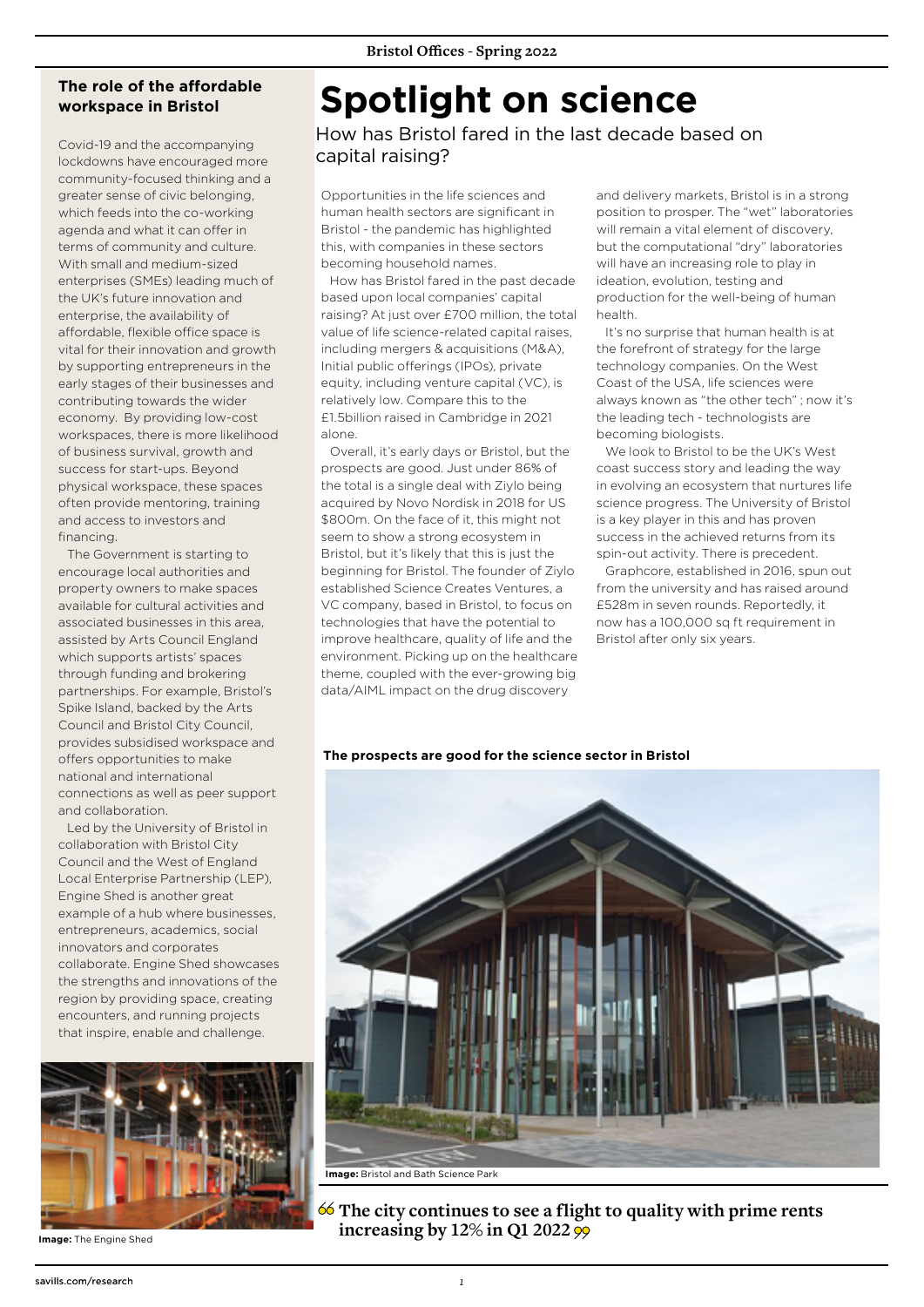### **How universities are promoting innovation and growth**

Universities play a unique role in business start-up support. They not only finance incubators to support start-ups and contribute to their survival and growth, but these incubators are also managed by the university alongside spin-outs with other local businesses.

Universities have started to become more and more entrepreneurial in their outlook, and companies now have a greater appreciation for the expertise of academic researchers and how they can contribute to their business success.

This can be achieved through offering free desk space through initiatives such as Launch Space, part of UWE Bristol's initiative to support start-ups, to business incubation programmes such as SETsquared, a long-standing enterprise partnership between the universities of Bath, Bristol, Exeter, Southampton and Surrey, specialising in growing technology start-ups.

However. all eyes are on the University of Bristol's relaunch of its pre-incubator programme in a bid to help create more deep tech start-ups in the UK. The QUEST programme will be run by the university's Quantum Technology Enterprise Centre (QTEC), which provides training, skills and support to researchers to commercialise their businesses. The sixth-month scheme will support the rapid generation of new quantum, engineering and scientific technology companies. Selected founders will receive skills and training for the creation of deep-tech companies, plus mentoring from industry leaders, regular road-mapping sessions with a team of entrepreneurs in residence, and the potential to pitch for capital from a network of UK and European angel investors and VCs.





**Bristol needs to create the right balance of affordable and prime space for the city's maturing tech sector** 

Up until the mid-2010s, the tech sector had been growing in line with the wider rate of UK economy growth. But the official figures show that in 2015 the tech sector's growth started to outstrip the economy as a whole and has continued on an upward trajectory since.

 Growth in the sector is nearly six times larger than growth across the whole economy, with Bristol gaining a reputation as one of the UK's fastestgrowing tech cities. These businesses employ 8,000 people - more than any other industry in Bristol - and offer higher-thanaverage salaries, according to the report by Tech Nation,

 Bristol's growing tech sector is also driving employment in the region and demand for office space. Over the last five years, the technology sector has been responsible for almost a third (30%) of all takeup, and the city has seen significant growth in the number of tech companies starting small and growing big very rapidly in the city (Graphcore, Ultraleap and Cookpad). The average deal size has also increased as technology firms expand and increase their spatial demands in the city centre. In 2017, the average letting stood at 4,474 sq ft. By 2021, this had increased by an impressive 41% to 6,318 sq ft. This demand has had an impact on rents with top rents in the sector between 2016 and 2021, growing an impressive 38%. Significant rental

growth has already been achieved in the first quarter of the year, where prime rents have increased by 12% in Q1 2022. The quality of building is one of the most importance things to today's young workforce. Consequently, today's occupiers expect a workplace that puts people first to help them perform to the best of their ability. Pivotal to the emergence of start-up and scale-up technology companies in the city are innovation hubs such as the Engine Shed, Future Space and Unit DX. However, with the tech sector in Bristol maturing at a significant rate, creating desirable prime Grade A stock is also essential.



### **Later stage VC in Bristol at the end of 2021 was up 119% on 2020 and 45% up on 2019**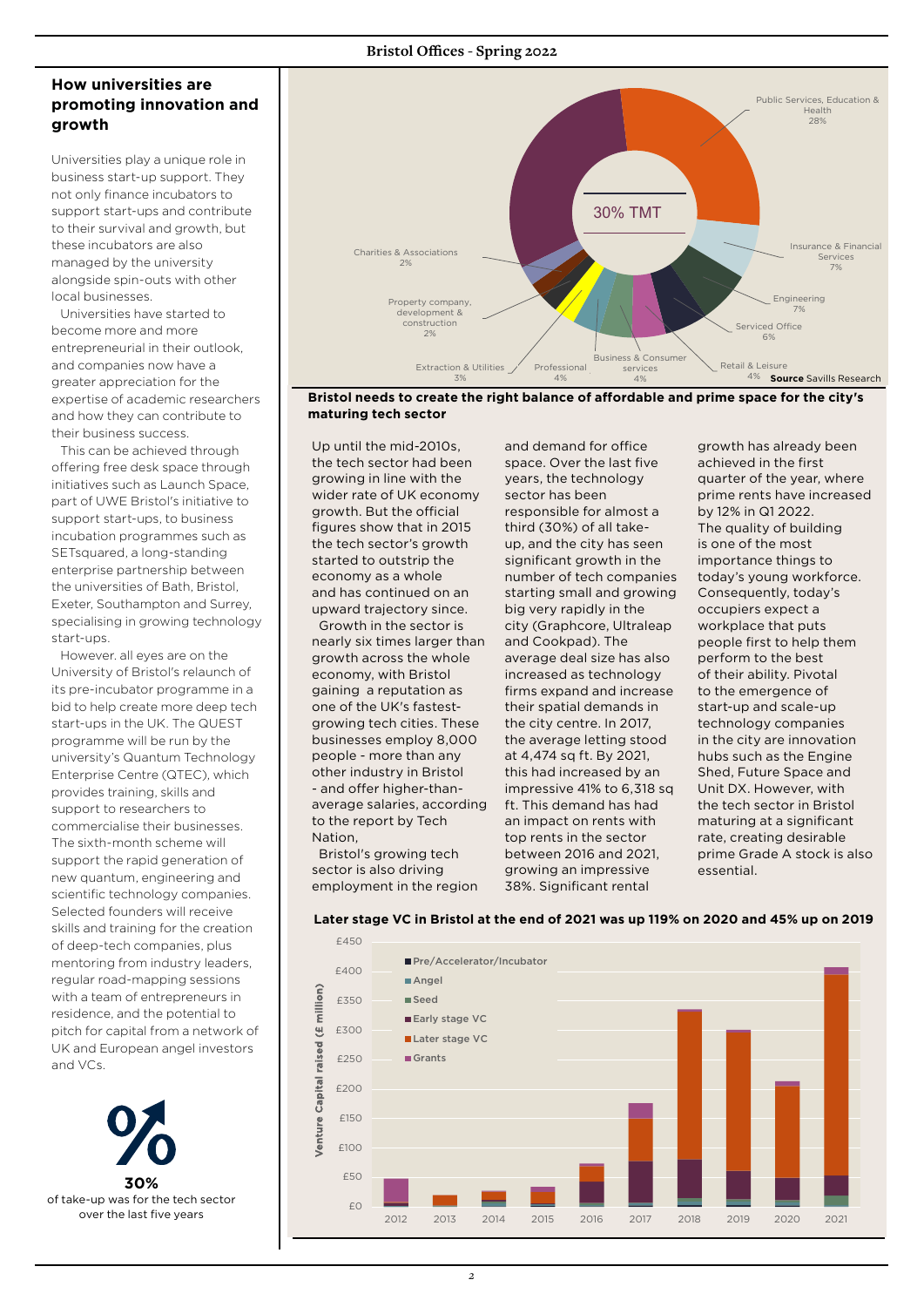**Martin Bysh, Huboo's Co-founder and CEO, said: "**Our headcount increase over the past year is an illustration of our rapid growth. One of our main aims at Huboo is to **nurture and support** the best regional talent, which is why we want our offices to be **inspiring and inviting,** all while offering the best opportunities for our employees to thrive."

> Huboo has expanded its team by **341 in the past 12 months** which prompted the need to re-evaluate their office needs.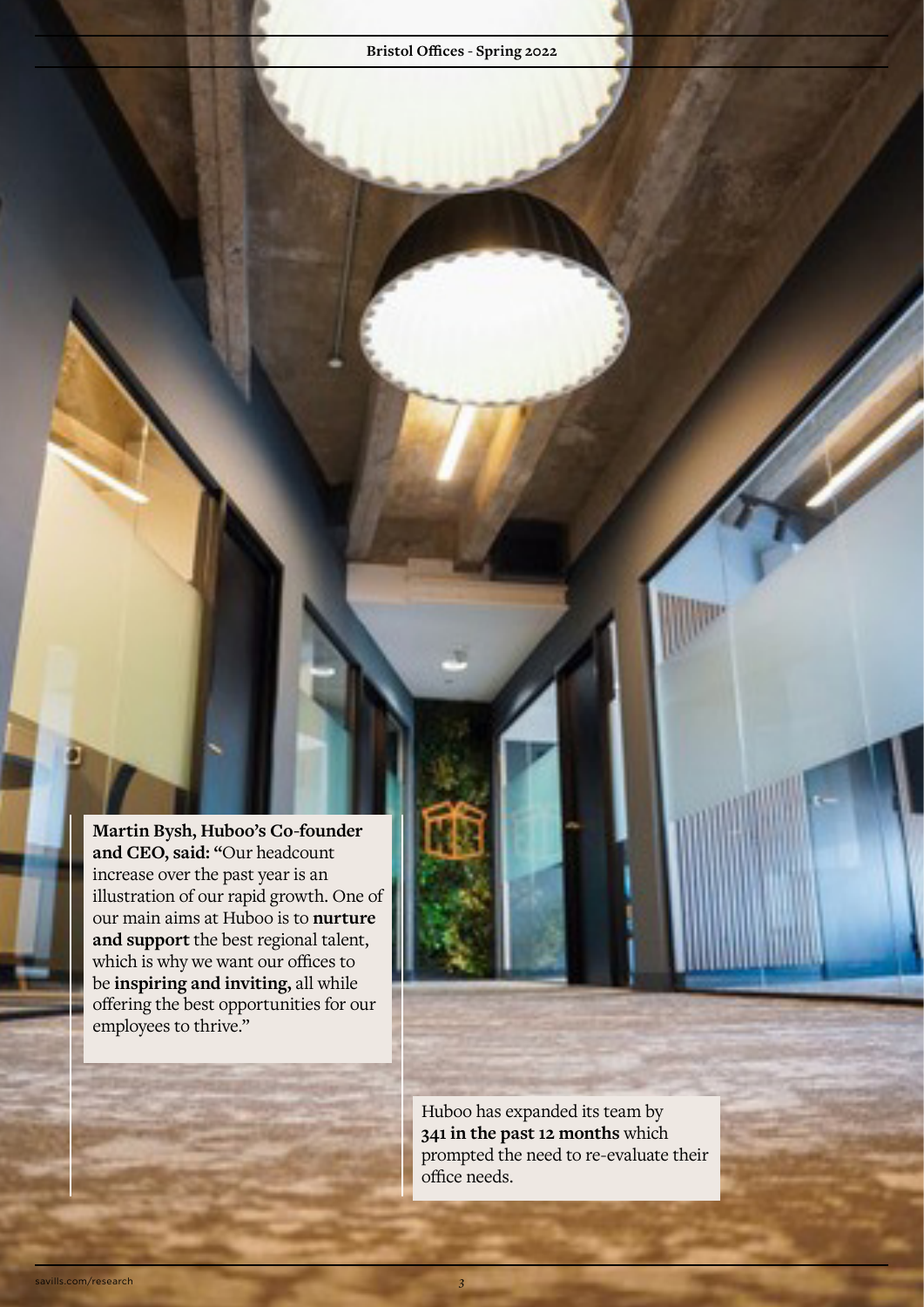## **Talking about an evolution**

How tech is changng the Bristol landscape

In the fields of technology and innovation, Bristol has a rich and impressive history of technological achievement that is well-documented. It has now entered a new era of technological progress, with homegrown companies looking to write the next chapter for Bristol's success, which will drive the real estate markets.

 The 2021 Tech Nation report places Bristol third in the UK. The city accommodates many high-growth and creative industries – it has a diverse mix of businesses that have chosen Bristol for its lifestyle and

accessibility to London, but also the South West coast.

 A review of the VC raised during the last three years provide the indication of the 'verticals' (business sectors) that are likely to dominate the Bristol market in the medium term.

 Artificial intelligence & machine learning (AIML) and big data take the top two spots in terms of percentage share. The AIML sector plays nicely to the historical dominance of the semiconductor sector in **Bristol** 

Bristol punches well above its weight in terms of being the home to future growth companies. Despite Bristol accounting for less than 1% of the UK population, excluding London, it has accounted for over 3% of the total capital raised by companies in the past decade.

 Bristol is also good at attracting capital. Over three-quarters of VC raised in the past three years has been laterstage, which highlights a maturity of the companies that attracted the seed and early-stage money



**£42.50** Prime rent - the highest of the 'Big Six' markets

**3rd**

The 2021 Tech Nation report places Bristol third in the UK

### **The occupier view - Huboo, 41 Corn Street, Bristol**

Employers have realised they need to react to the demands of the millennial workforce - a generation of people who are becoming less and less likely to go into secondary low-grade buildings.There is a strong case for designing offices for staff wellbeing, with measures including better access to daylight, air quality and acoustics shown to reduce absenteeism and improve staff retention rates.

The trend favouring 'best in class' precedes the Covid-19 pandemic; however mass enforced working from home caused many businesses to re-evaluate the role of the office and recognise the need for the best design to preserve its purpose and attract talent. This, together with the individual ESG priorities held by occupiers, has increased competition for space. As one of the UK's fastest growing fulfilment technology providers, Huboo has expanded its team by 341 in the past 12 months, which prompted the need to re-evaluate its office needs.

Huboo was recently named

among the top 21 Best Places to Work in Europe for 2022 in a new list compiled by The Best Places to Work organisation, with staff attraction and retention high up on their list of priorities.

Huboo's central Bristol head office provides a collaborative hub, which is a fun and inviting place to work. A triumph in planning and design, it boasts a dedicated breakout space, giant screen, climbing wall, pool table, bar, an events area and a mini studio for its very own in-house radio station. It also has stunning views of Bristol's skyline from its rooftop terrace and penthouse C-suite offices.

A city centre base is not the norm for a fulfilment business, but for an uber ambitious company, it was a vital step for the growth of Huboo. Attracting the best local talent meant not only appealing to wouldbe employees via the exciting nature of the business, but also through its enticing workspace. Huboo is nestled among some of the city's finest bars and restaurants and is a stone's throw from foodie heaven

St Nicholas Market in the heart of Bristol.

To make room for all its new hires, Huboo recently acquired the lease for Gilbert House, the building next door to its current Corn Street HQ, housing its marketing, finance, customer service, HR and recruitment and operational excellence functions there. Growth of the Bristol-based business comes as it recently announced a first-of-its-kind partnership deal with regional sporting giant Bristol Sport, while setting out expansion plans for wider Europe after launching in Spain and the Netherlands last year. Martin Bysh, Huboo's Co-founder and CEO, said: "Our headcount increase over the past year is an illustration of our rapid growth. One of our main aims at Huboo is to nurture and support the best regional talent, which is why we want our offices to be inspiring and inviting, all while offering the best opportunities for our employees to thrive."

### **Employees have realised they need to react to the demands of the millennial workforce**